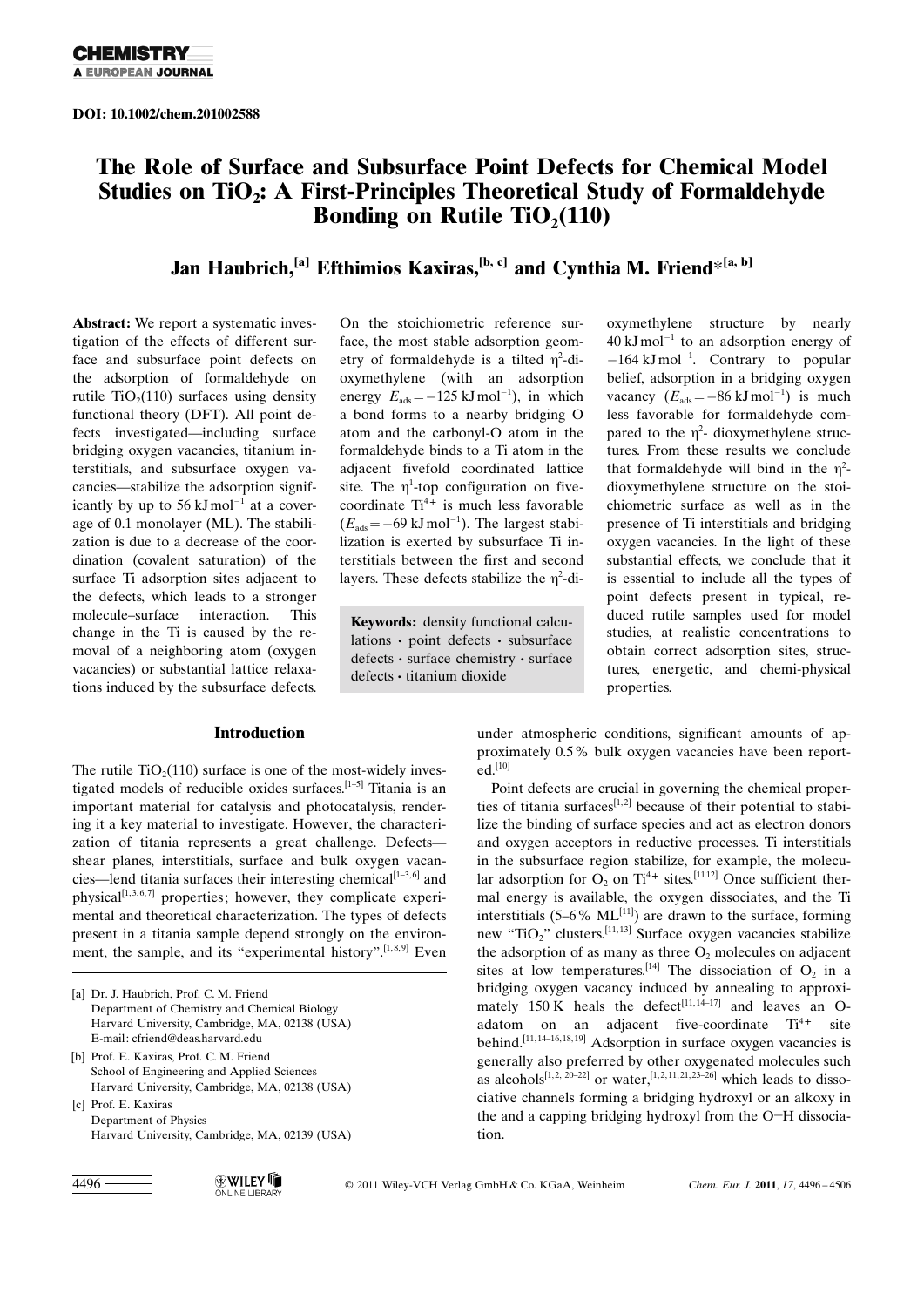A variety of surface and subsurface point defects are presently being considered to be formed in titania by reduction procedures, for example with hydrogen, as well as typical sample preparation methods under vacuum conditions.<sup>[1-5]</sup> Bulk oxygen vacancies are created by annealing titania to temperatures above 800 K in vacuum<sup>[1,27-30]</sup> leading to paramagnetic behavior.<sup>[19,27,30,32]</sup> UV<sup>[33,34]</sup> and IR spectroscopies[35] suggested that bulk oxygen vacancies lead to defect states in the band gap around 0.7 to 1.2 eV below the conduction band (CB), which have been correlated with theoretical computations of density of states (DOS) using nontime dependent density functional theory (DFT).<sup>[5,10,36-38]</sup> The excess electrons of the defect are transferred to adjacent  $Ti^{4+}$  lattice ions, transforming them into reduced  $\sqrt[3]{\text{TT}^{3+\gamma}}$  species.<sup>[10,36]</sup>

Close to the surface, two different types of oxygen vacancies are possible: oxygen vacancies below five-coordinate Ti ions, and those below bridging-oxygen-row Ti ions. Although energetically much less favorable than surface oxygen vacancies,[39] their presence has been implied from scanning tunneling microscopy and spectroscopy (STM/STS) experiments.<sup>[1,15,40]</sup>

Surface oxygen vacancies can be created similarly by annealing, reduction or bombardment of the surface with electrons or inert gases.<sup>[1,11,11, 16, 24, 28, 30, 35, 41–43]</sup> Typical surface bridging oxygen vacancy concentrations obtained for samples prepared under ultrahigh vacuum conditions are in the range of approximately  $7-15\%$ . [1, 11, 26, 43-45] They lead to similar band-gap states bulk oxygen vacancies,[14, 28, 40, 41, 46] which is supported from theoretical studies that also found spinpolarized ground states.<sup>[19, 37, 47–50]</sup> The localization of the excess charge left due to the unsaturated valence of the Ti atoms at the oxygen vacancies is highly controversial and complicated by temperature effects. Resonant photoelectron diffraction  $(RPD)^{[51]}$  and  $STM/STS^{[40]}$  experiments performed at room temperature suggest that the excess electrons are delocalized over several Ti lattice sites, which is consistent with DFT–GGA (generalized gradient approximation) cluster calculations by Bredow and Pacchioni.<sup>[47]</sup> Electronic structure calculations excluding temperature effects ("0 K"), on the contrary, performed by Morgan and Watson<sup>[50]</sup> using a different exchange-correlation functional  $(PBE+U)$  found a strong localization and a polaronic distortion. A recent study on anatase showed a similar localization with the PBE+U (for a sufficiently large ad-hoc parameter U) and the hybrid functional B3LYP, but also found delocalized states only slightly higher in energy.[52]

Titanium interstitials are mobile in the lattice and facilitate the "bulk-assisted" reoxidation of titania above about 700 K by diffusion into the bulk.<sup>[29,42]</sup> Ti interstitials are also proposed to account for band-gap states at approximately 0.8 eV below CB observed spectroscopically and in paramagnetic response,  $[9, 11, 31, 33, 53]$  which renders their experimental differentiation from oxygen vacancies problematic. Jenkins and Murphy,[30] for example, proposed that the majority of  $Ti^{3+}$  ESR bulk signal stems from O vacancies rather than Ti interstitials. Aono and Hasiguti<sup>[31]</sup> showed that Ti interstitials have a formal charge state of  $+III$  and retain a single unpaired electron  $(S=1/2)$ , thus donating excess electrons to the surrounding lattice. Careful RPD experiments by Krüger et al.<sup>[51]</sup> also indicate an electron delocalization over adjacent Ti lattice ions similar to the behavior observed for surface oxygen vacancies. Although the "apparent  $Ti^{3+}$ " charge state and electron transfer is reproduced in recent DFT-GGA and B3LYP studies, a paramagnetic triplet  $(S=1)$  ground state with donor levels at 1.1– 1.8 eV below CB has been found.<sup>[53]</sup> The disagreement in the spin state may be attributed to the formation of  $Ti<sub>2</sub>$  pairs at higher reduction states.[31]

Herein, we report a systematic investigation of the effect surface and subsurface vacancies on the bonding of formaldehyde to  $TiO<sub>2</sub>(110)$  as a prototype for aldehyde binding. All adsorption structures considered are stabilized by subsurface vacancies. These results are different than the commonly-held view that oxygenates, including aldehydes and ketones, preferentially bind in bridging oxygen vacancies.[24, 54, 55] The most stable configuration of formaldehyde is a  $\eta^2$ -dioxymethylene structure, in agreement with recent work by others,<sup>[56]</sup> but at odds with the more common proposal of an  $\eta^1$ -structure with the oxygen bound to a five-coordinate  $Ti^{4+}$  site.<sup>[57-59]</sup> Recently, a structure similar to paraformaldehyde was proposed, though, based on vibrational measurements.<sup>[55]</sup> The  $\eta^2$ -dioxymethylene structure remains the most favorable adsorption form in the presence of subsurface Ti interstitials and/or surface oxygen vacancies.

These results are discussed in the context of chemical reactivity. Aldehydes readily undergo reductive coupling to olefins requiring loss of oxygen to TiO<sub>2</sub>(110).<sup>[24, 55, 57, 59] Al-</sup> though oxygen vacancies had been proposed as these coupling sites,<sup>[24, 55]</sup> recent experiments point to Ti interstitials as the main active point defect for reductive coupling.<sup>[57,60]</sup>

#### Results and Discussion

**I. Stoichiometric TiO<sub>2</sub>(110)**: Two configurations with very similar energies were identified for an  $\eta^1$ -top geometry, in which the O of the  $H_2C=O$  is bound to a five-coordinate Ti ion ("Ti<sub>5c</sub>") on a stoichiometric TiO<sub>2</sub>(110) slab (Table 1;

Table 1. Adsorption energies of the formaldehyde configurations on the stoichiometric and defective surface slabs  $[kJ mol^{-1}]$ .

| $\eta^1$ -top<br>on $\text{Ti}_{5c}$ | $\eta^2$ -dioxy-<br>methylene<br>Ti <sub>s</sub> /O <sub>br</sub> | $\eta^2$<br>in $O_{\rm br}$ - $V_{\rm O}$ | $\eta^2$ -dioxy-<br>methylene<br>in $O_{\rm br}$ - $V_{\rm O}$ |
|--------------------------------------|-------------------------------------------------------------------|-------------------------------------------|----------------------------------------------------------------|
| $-69$                                | $-125$                                                            |                                           |                                                                |
| $-66$                                |                                                                   | $-86$                                     | $-95$                                                          |
| $-90$                                | $-164$                                                            |                                           |                                                                |
| $-82$                                | $-129$                                                            |                                           |                                                                |
| $-135$                               |                                                                   |                                           |                                                                |
| $-63$                                |                                                                   |                                           |                                                                |
|                                      |                                                                   |                                           |                                                                |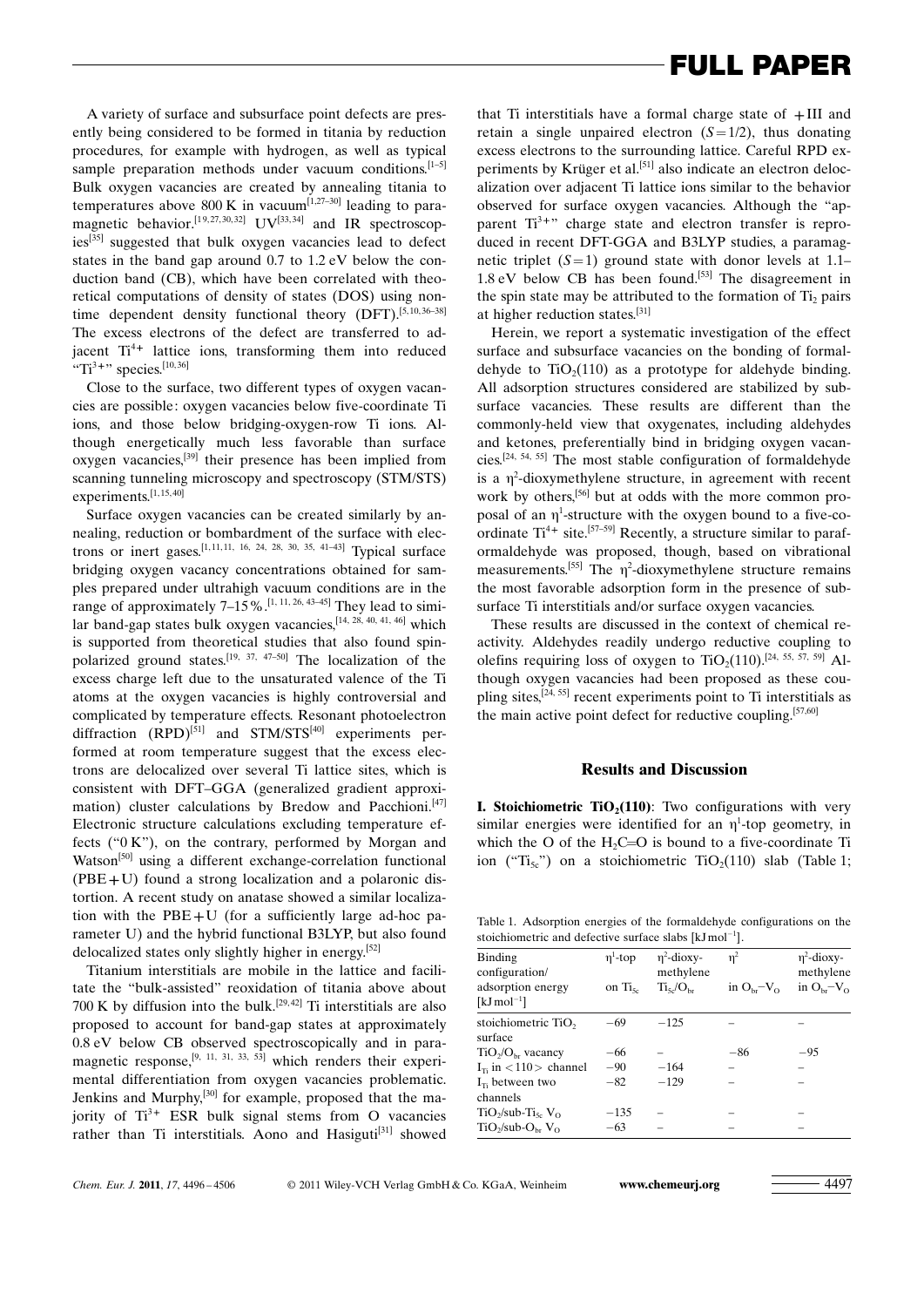

(c)  $\eta^2$ -dioxymethylene

Figure 1. Optimized adsorption geometries of formaldehyde on a stoichiometric  $TiO<sub>2</sub>(110)$  (a, b and c). For clarity only the surface layer of the  $5 \times 2$  supercells is shown. Black spheres represent O atoms, gray Ti, dark gray C, and white H.

Figure 1). These calculations were for a low coverage of formaldehyde, 0.1 monolayer (ML), for which interactions between molecules are negligible.

The two configurations differ in the orientation of the vertical molecular plane with respect to the unit cell vectors. One  $\eta^1$ -top configuration, in which the CH<sub>2</sub> group points diagonally to the bridging oxygen rows in the [001] direction (Figure 1 a), has a weak a C-H $\rightarrow$ O<sub>br</sub> hydrogen bridge bond (bond length 274 pm) and an adsorption energy of  $-69$  kJ mol<sup>-1</sup>. The optimized Ti-O bond length is very long at 223 pm (Table 2) in comparison to the Ti-O lattice bonds on the clean surface,<sup>[61]</sup> and the C=O bond length of the adsorbed molecule is close to the optimized gas-phase value (121 pm). A second stable  $\eta^1$ -top configuration ( $E_{ads}$ =  $-66$  kJ mol<sup>-1</sup>; Figure 1 b), in which the CH<sub>2</sub> group is rotated at right angles to the closest bridging oxygen shows very similar structural parameters.

The most stable adsorption configuration of formaldehyde on the stoichiometric rutile (110) surface at low coverages is an  $\eta^2$ -dioxymethylene structure (Figure 1c) with an adsorption energy of  $-125 \text{ kJ} \text{mol}^{-1}$  (Table 1). This structure was previously proposed on  $TiO<sub>2</sub>(001)$  to form by nucleophilic attack of a lattice oxygen on the  $\eta$ <sup>1</sup>-top structures, and undergo a subsequent Cannizarro type disproportion to methoxy and formate.<sup>[56]</sup> Analogously, Henderson and Zehr<sup>[58,</sup> 59] proposed the formation of acetone–oxygen and acetaldehyde–oxygen complexes from addition of oxygen adatoms. Table 2. Optimized bond lengths in pm and harmonic vibrational frequencies in  $cm^{-1}$  for  $\eta^1$ -top formaldehyde configurations on the stoichiometric, subsurface  $V_0$ - or  $I_T$ -containing slabs. The outward relaxation is calculated relative to the position in the clean slab with point defect.

| Slab                                              | Distance [pm]           |     |                                    | Vibrational<br>frequencies $\text{[cm}^{-1}$ |                      |
|---------------------------------------------------|-------------------------|-----|------------------------------------|----------------------------------------------|----------------------|
|                                                   | $r(T_{15c}-O)$ $r(C-O)$ |     | $Ti_{5c}$<br>outward<br>relaxation | $v(C=O)$                                     | $v(T_{15c}-O)^{[a]}$ |
| stoichiometric                                    | 223                     | 123 | 11                                 | 1694                                         | 275                  |
| sub-Ti <sub>5c</sub> $V_{\Omega}$                 | 196                     | 126 | 77                                 | 1510                                         | 335                  |
| $I_{\rm \tau s}$ in $< 110 >$<br>channel          | 213                     | 123 | 15                                 | 1640                                         | 283                  |
| $I_{\text{T}}$ between<br>two $< 110$<br>channels | 216                     | 123 | 16                                 | 1658                                         | 286                  |

[a] The  $v(T_{5c}-O)$  modes show strong coupling to  $\delta(H-C-O)$  modes, which represent the leading component of a normal mode computed around  $270 \text{ cm}^{-1}$  for these structures.

According to the bond lengths, this structure resembles a geminal diolate with one oxygen atom binding to a  $Ti<sub>5c</sub>$  site  $(r(T_{15c}-O) = 183 \text{ pm}$ , see Table 3), and the second one being an adjacent bridging oxygen atom that attacked the carbonyl carbon atom  $(r(T_{6c}-O_{br})=206 \text{ pm})$ . In contrast to the  $\eta^1$ top configurations, the Ti-O bond lengths for this configuration are much shorter, but slightly longer than lattice Ti-O bond lengths  $(185 \text{ pm})$ , and both C=O bond lengths (142 pm) are substantially elongated compared to those in the gas phase.

Table 3. Optimized bond lengths in pm for  $\eta^2$ -dioxymethylene formaldehyde configurations binding to a  $Ti<sub>5c</sub>$  site and a bridging oxygen on the stoichiometric and subsurface  $I_{Ti}$  containing slabs. The outward relaxation is calculated relative to the position in the clean slab with point defect.

| Distance $\text{[pm]}$ $r(\text{Ti}_{5c}-\text{O})$ $r(\text{C}-\text{O})$<br>slab |     |     | $Ti_{5c}$<br>outward<br>relaxation | $r(Ti_{6c}$ <sup>-</sup> O <sub>br</sub> ) $r(C$ <sup>-</sup> O <sub>br</sub> ) |     |
|------------------------------------------------------------------------------------|-----|-----|------------------------------------|---------------------------------------------------------------------------------|-----|
| stoichiometric                                                                     | 183 | 142 | 42                                 | 206                                                                             | 142 |
| $I_{\text{tr}}$ in $\langle 110 \rangle$<br>channel                                | 182 | 143 | 66                                 | 208                                                                             | 141 |
| $I_{\text{Ti}}$ between<br>two $< 110$<br>channels                                 | 183 | 142 | 70                                 | 198/218                                                                         | 143 |

The bonding in the  $\eta^2$  configuration has covalent character, in contrast to the primarily electrostatic character of the  $\eta$ <sup>1</sup>-top configurations as can be seen from comparison of the density of states (DOS) projected on the bonding C, O, and Ti atoms (Figure 2). Clearly, the DOS projections on the binding atoms of the  $\eta^1$ -top configuration (Figure 2b) have strong similarities to the bonding MOs of gas-phase formaldehyde (Figure 2a). Although all levels are shifted to lower energies away from the vacuum level (or Fermi energy, respectively), the 60 level appears to be perturbed slightly more. This MO, which in the gas phase corresponds to a linear combination primarily of the axial  $2p_y$  components of C and O, is suitable in symmetry to contribute to a very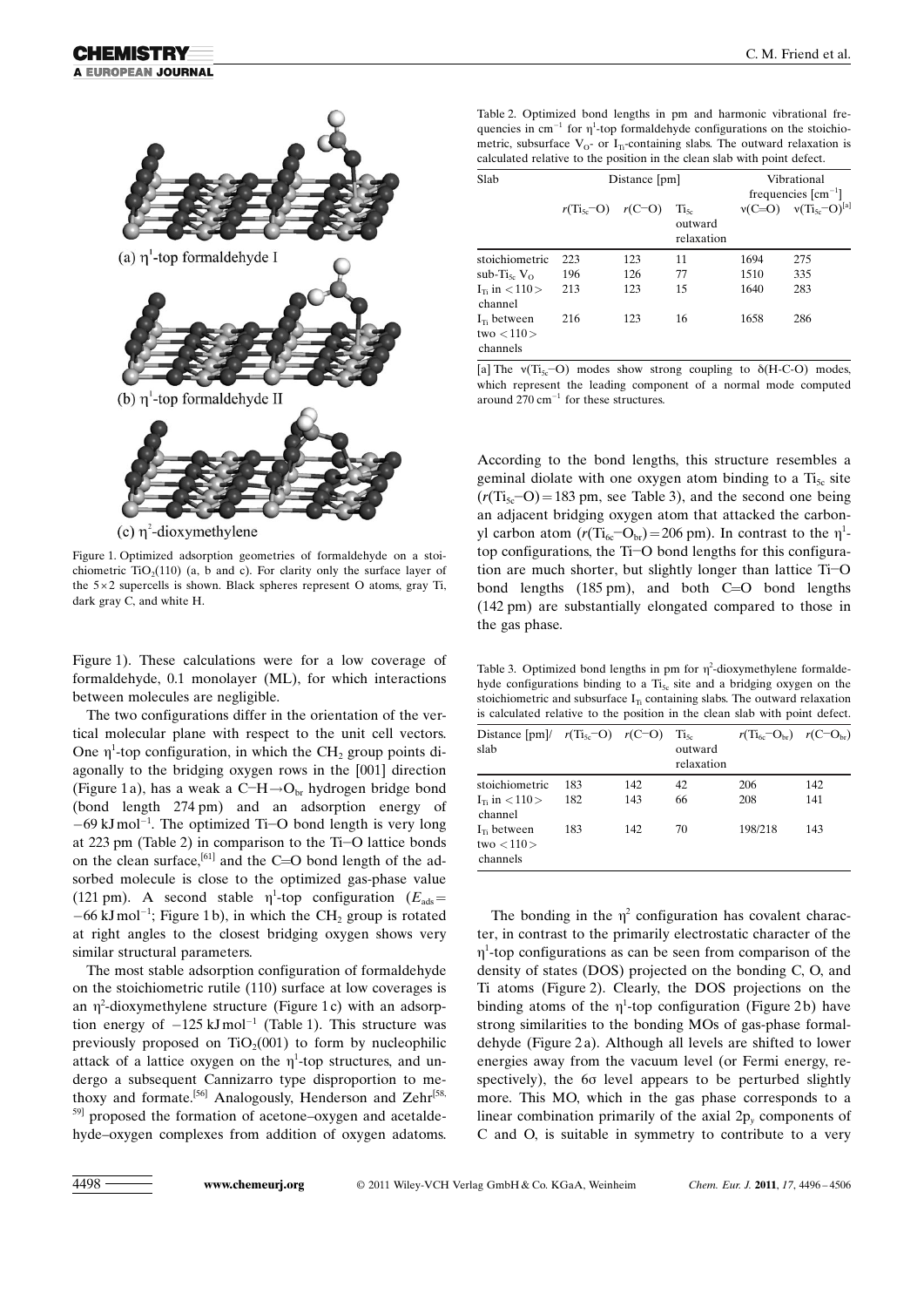# Formaldehyde Bonding on Rutile TiO<sub>2</sub>(110)<br> **FULL PAPER**



Figure 2. Density of states (DOS) projected on the C, O, and H atoms of formaldehyde in the vacuum between two slabs (gas phase, (a)), and respective  $\eta^1$  (b–d) and  $\eta^2$  (e–g) binding configurations on the stoichiometric slab (b and e), with the  $I_{\text{Ti}}$  in a <110 > channel (c and f), and in between two  $\langle 110 \rangle$  channels (d and g). Workfunctions (WF) are given in eV.

weak covalent interaction with the out-of-plane Ti states such as  $d_{z^2}$ . In contrast to the binding of the  $\eta^1$ -top configurations, the resulting "bands" of  $\eta^2$ -adsorbed molecules on stoichiometric  $TiO<sub>2</sub>$  (Figure 2e) indicate that new orbitals have been formed with the valence s, p, and, importantly, d states of the bonding  $Ti<sub>5c</sub>$  site and the states of the incorporated bridging oxygen.

The low activation barrier to form the  $\eta^2$ -dioxymethylene structure from the diagonal  $\eta^1$ -top adsorption configuration of  $7 \text{ kJ} \text{ mol}^{-1}$  (obtained using the climbing nudged elastic band method) implies that the latter structure can easily convert into the dioxymethylene either during or after adsorption. In the transition state of the pathway, which corresponds mostly to a flipping motion of the  $CH<sub>2</sub>$  group over to the nearest bridging oxygen, two C-O bond lengths to the bridging oxygen and the aldehydic oxygen atom are very asymmetric at 228 pm and 125 pm.

II. Bonding to defective surfaces with subsurface Ti interstitials: Subsurface Ti interstitials  $({}^{\circ}I_{T}{}^{\circ})$  stabilize the bonding of formaldehyde substantially by up to  $39 \text{ kJ} \text{mol}^{-1}$  with respect to stoichiometric  $TiO<sub>2</sub>(110)$  and lead to the most stable adsorption configurations on any of the surfaces considered. To obtain an upper bound of the stabilization effects, we considered an  $I<sub>Ti</sub>$  right below binding sites between the first and second trilayer. A recent DFT study proposed the most stable binding site of an interstitial in a five trilayer slab to be between the second and third trilayers (more stable by up to 20 kJ mol<sup>-1</sup>),<sup>[11]</sup> but found the diffusion barrier to the surface to be as low as  $72 \text{ kJ} \text{ mol}^{-1}$  in the presence of a surface  $O<sub>2</sub>$  molecule, which indicates that their movement may be facile around and above room temperature.

Two different binding sites of Ti interstitials below the surface have been obtained and both are energetically very similar in the clean slab (the second one lower by only  $2 \text{ kJ} \text{mol}^{-1}$ ). The tested positions are I) in a vertical  $\langle 110 \rangle$ channel (Figure 3a and 3b), and II) between two such adjacent  $\langle 110 \rangle$  channels (Figure 3c and 3d). We found the optimized solutions for spin-polarized triplet states of those  $I_{Ti}$ at 5 and  $1 \text{ kJ} \text{mol}^{-1}$  higher in energy than the singlet states, respectively.



Figure 3. Optimized geometries of the two  $I_{Ti}$  binding sites obtained in between the first and second trilayer. a) Top and b) side views of the  $I_T$ (highlighted in yellow) bonded in a [110] channel; c) and d) the geometries for the  $I_{\text{T}}$  bonded between two [110] channels.

In these structures, the  $I_{Ti}$  induces strong changes in the lattice, particularly around the adjacent  $Ti<sub>5c</sub>$  adsorption sites at the surface. The  $Ti<sub>5c</sub>$  atom is relaxed outward by effectively 20 pm in both cases, with the bonds to the underlying lattice oxygen elongated from 183 pm to 193 pm  $(I<sub>Ti</sub>$  type I) and 190 pm  $(I_{Ti}$  type II), and the bonds of the latter oxygen to its bulk  $Ti_{6c}$  neighbors stretched to 210 pm and 212 pm (compared to 203 pm without  $I_{Ti}$ ). The bond elongations and outward relaxation lead to a decrease of the coordination of the surface  $Ti<sub>5c</sub>$  atom, resulting in a more reactive surface site. While weakening the Ti-O bonds to the nearby  $Ti<sub>5c</sub>$ and  $Ti_{6c}$  ions in the surface, the  $I_{Ti}$  also create new, short bonds to the surrounding lattice oxygens below. They are coordinated by a distorted octahedral environment of lattice oxygens, with Ti-O distances between 189 pm and 206 pm for the first and between 188 pm and 219 pm for the second  $I_{Ti}$  type.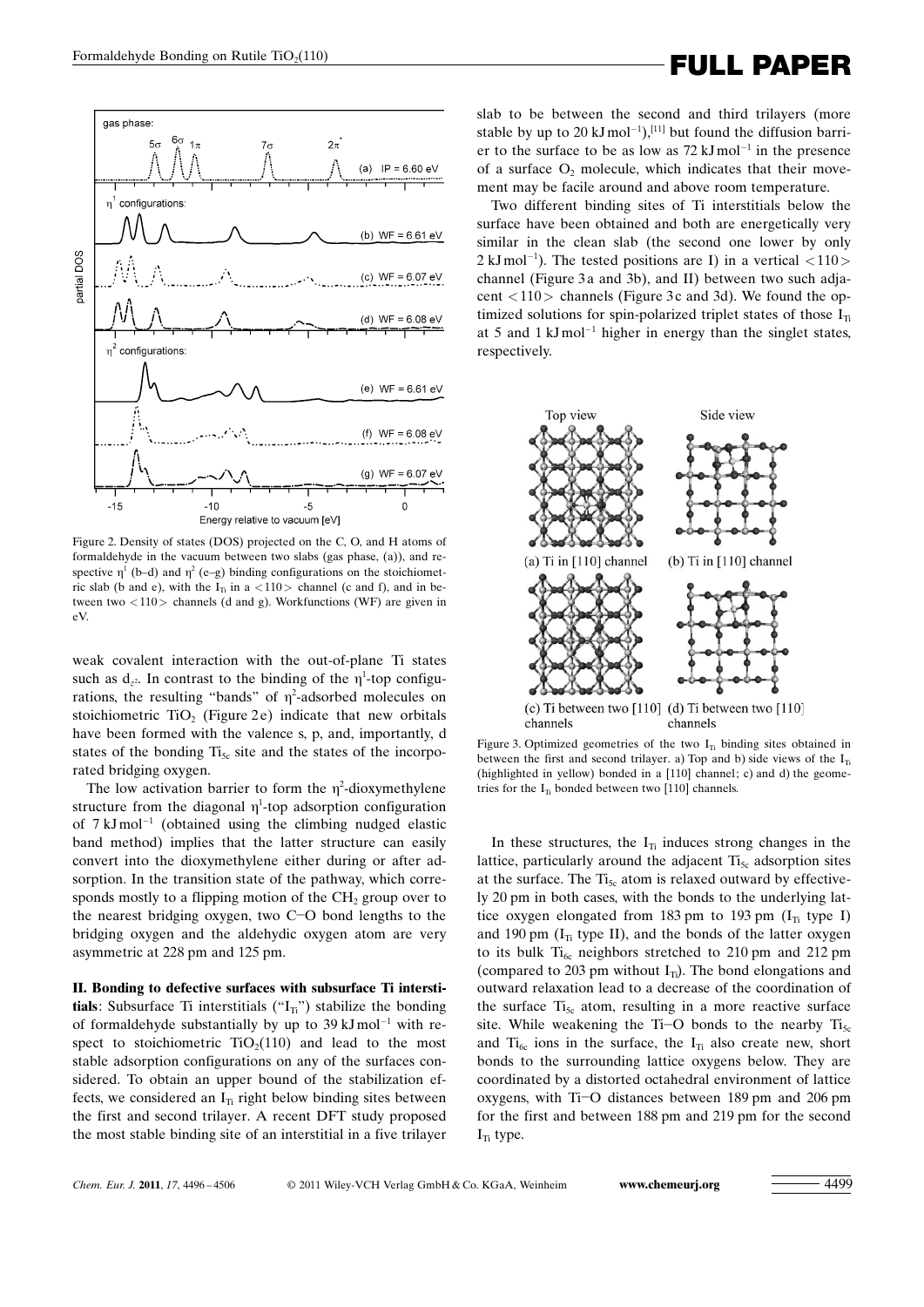#### HEMISTRY **A EUROPEAN JOURNAL**

The  $\eta^2$ -dioxymethylene is stabilized by 39 kJmol<sup>-1</sup> by a subsurface Ti interstitial in the  $\langle 110 \rangle$  channel exactly below the binding site (Figure 4a); the adsorption energy of  $-164 \text{ kJ} \text{mol}^{-1}$  is the most stable binding configuration of formaldehyde on all surfaces considered herein (Table 1). If the  $I_{Ti}$  is translated by half a unit cell along the [001] direction into a binding site between two neighboring <110> channels, the effect on the  $\eta^2$ -dioxymethylene structure (Figure 4b) is much smaller  $(E_{ads} = -129 \text{ kJ} \text{ mol}^{-1})$ . The ob-



Figure 4. Optimized adsorption geometries of formaldehyde on the  $TiO<sub>2</sub>$ -(110) slab containing an  $I_{Ti}$  in a [110] channel site in between the first and second trilayers (a and b,  $\eta^2$ -dioxymethylene structures), and the corresponding structures with the  $I_{\text{Ti}}$  in between two [110] channels (c and d,  $\eta^1$ -top forms). The I<sub>Ti</sub> is highlighted in yellow. For clarity only the two uppermost layers of the  $5 \times 2$  supercells are shown.

served stabilization by the defect is a result of a combination of the substantial lattice relaxations around the adsorption site and the correlated decrease the coordination covalent saturation of the surface atoms, which leads to increased adsorption bond strength.

Analysis of the projected DOS of formaldehyde in these structures reveals that the bonding is of the same character as it is on the stoichiometric slab and that no different bands (MOs) are formed (Figure  $2e-g$ ), but the levels are shifted to lower energy by on average approximately 0.6 eV in the presence of Ti interstitials consistent with a strengthening of the covalent molecule–surface bonds of the  $\eta^2$ structures. The work functions of the substrate are generally decreased by approximately 0.5 eV to a value of 6.1 eV. To exclude any finite-size effects from the size of the slab in the estimate of the energetic shifts, we performed a calculation with a CH<sub>2</sub>O molecule in the middle of the vacuum region between the slabs and found that the presence of Ti interstitials in this case does not affect the MO levels, indicating that the aforementioned downward shift is a real effect in the case of the adsorbed molecule.

The stabilization of the  $\eta^2$  configurations is linked to strong geometric relaxation of the surface–adsorbate structures, particularly of the  $Ti<sub>5c</sub>$  binding site and the bridging oxygen that bonds to the aldehydic carbon atom. Although the  $I_{Ti}$  induce only small length changes to the C-O and the O-Ti bonds of the adsorbate structure (Table 3), they cause an increase in the outward relaxations of the  $Ti<sub>5c</sub>$  site by 28 pm. This leads to larger separations from the subsurface oxygen below. For example, the bonds of the adsorbing  $Ti<sub>5c</sub>$ ions to the lattice O below are stretched to 265 pm in the two  $\eta^2$ -dioxymethylene cases as compared to 183 pm in the oxidized slab and 190 pm when the  $I_{Ti}$  is included.

On the opposite site of the six-coordinate Ti ions and the neighboring bridging oxygens, the  $Ti_{6c}$  ions are likewise relaxed outward by the adjacent Ti defects as compared to the situation on the stoichiometric slab, but the bond lengths in the lattice below are affected much less (ca. 10 pm) by the  $I_{Ti}$ . With the  $I_{Ti}$  in the  $\langle 110 \rangle$  channel, the two  $Ti_{6c}$  ions in the bridging row are pushed outward symmetrically by 20 pm, whereas an  $I_{Ti}$  in the site between two  $\langle 110 \rangle$  channels (2nd  $\eta^2$  configuration) leads to asymmetric relaxations of 58 pm and 16 pm (closer and farther away from  $I_{T_i}$ , respectively; this asymmetry can be seen clearly in Figure 4b). The bonds of the  $Ti_{6c}$  lattice ion to the bridging oxygens are only slightly perturbed, but the asymmetry due to the  $I_{Ti}$  position is found here too (note:  $r(T_{6c} - O_{br}) = 185$  pm on the clean slab). Clearly, the internal bond lengths are rather insensitive to the amount of stabilization, but the adsorption site changes dramatically.

A harmonic frequency analysis of the normal modes sensitive to the adsorption provides unambiguous evidence for the stabilization (Table 4): While the symmetric and asymmetric v(O-C-O) stretching modes are only weakly affected by the defects, the molecule surface stretching vibrations  $v(T_{5c}-O)$  and the two linear combinations of the involved bridging oxygen to the  $Ti_{6c}$  sites show increases of their fre-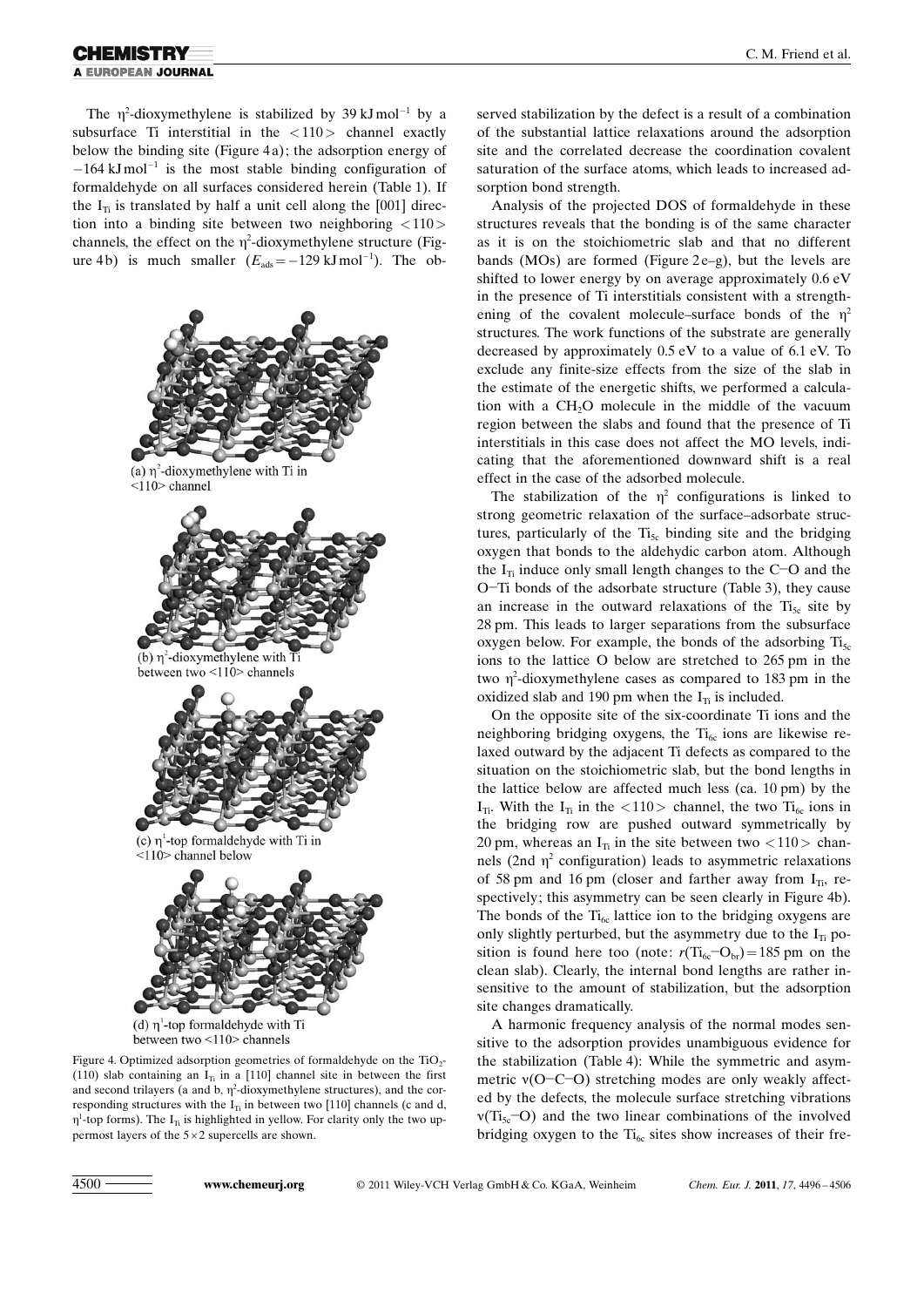Table 4. Harmonic vibrational frequencies in  $cm^{-1}$  for  $\eta^2$ -dioxymethylene formaldehyde configurations binding to a Ti<sub>5c</sub> site and a bridging oxygen on the stoichiometric and subsurface  $I_{Ti}$  containing slabs.

| Frequencies $\text{[cm}^{-1}$ /<br>slab         | $v_s$ (O-C-O <sub>br</sub> ) | $v_{\rm ss}$ (O-C-O <sub>br</sub> ) $v(T_{\rm 1s}$ -O) |     | $v_{\rm as}$ (Ti <sub>6c</sub> -O <sub>br</sub> ) | $v_s(T_{16c} - O_{16c})$ |
|-------------------------------------------------|------------------------------|--------------------------------------------------------|-----|---------------------------------------------------|--------------------------|
| stoichiometric                                  | 1041                         | 899                                                    | 599 | 372                                               | 309                      |
| $I_{\text{B}}$ in $\langle 110 \rangle$ channel | 1046                         | 870                                                    | 644 | 440                                               | 353                      |
| $IT$ between two $\langle 110 \rangle$ channels | 1013                         | 859                                                    | 640 | 409                                               | 340                      |

quencies by 40 and up to 70  $cm^{-1}$ , respectively. The strongest bonded  $\eta^2$  structure with the Ti atom in the adjacent <110> channel shows large frequency increases consistent with the stronger molecule–surface interaction.

To elucidate the interaction strength with the surface  $(E_{\text{int}})$ , we performed a decomposition of the adsorption energies of formaldehyde into the respective elementary components related to surface  $(E_{\text{surf}})$  and molecule  $(E_{\text{mol}})$  relaxation energies for each configuration.[62] This scheme, though strictly speaking valid only in the absence of electron transfer, allows us to approximate the true bond strength between the molecule and the surface, which is related to the corresponding vibrational frequencies. We expect the charge transfer from the reduced  $TiO<sub>2</sub>$  to molecule to be small based on the Mulliken electronegativity of formaldehyde.<sup>[12,</sup>  $^{63}$  The interaction energies of the  $\eta^2$ -dioxymethylene configurations in the cases that involve Ti interstitials are calculated at approximately  $-570 \text{ kJ} \text{ mol}^{-1}$ , which is an increase of roughly 40 kJ mol<sup>-1</sup> with respect to stoichiometric  $TiO<sub>2</sub>$  and is consistent with the higher frequencies of the  $v(Ti-O)$ stretching modes. The surface relaxation components of the structures with the  $I_{Ti}$  in  $\langle 110 \rangle$  channels and between two such channels are quite large but markedly different, at 206 and 244  $kJ$  mol<sup>-1</sup>, which suggests that the asymmetry induced by the defect in the second case results in a higher surface deformation and, hence, a lower adsorption energy. This is consistent with the geometric perturbations from the optimized structure discussed above. Obviously the  $I_{Ti}$ enable much larger outward relaxations of the atoms of the binding site in the adsorbate structure with a similar energy cost as in the absence of the defect.

For the stabilization of the  $\eta^2$  structures, we conclude that the  $I_{Ti}$  induce strong changes in the lattice around the adsorption site, which then partially lowers coordination of the  $Ti_{5c}$  atom by a weakening of its bonds to the underlying lattice oxygens and leads to stronger molecule–surface interaction. The weakening of bonds of the  $Ti<sub>5c</sub>$  atom to the lattice oxygen corresponds to a decrease of the valence saturation of the adsorption site, which is furthered by the larger outward relaxations in the case of the structures with the subsurface defect. The increased interaction strengths translates into substantially enhanced adsorption in the case of the  $I_{Ti}$ in adjacent <110> channels. Electron transfer from the Ti defect, which has been reported for Ti interstitials as well as oxygen vacancies,<sup>[40, 47, 50, 51, 53]</sup> may contribute to this stabilization, although the insensitivity of the internal bond lengths including the two C-O bonds suggest rather unaffected bond strengths in the molecule and only a minor role

## Formaldehyde Bonding on Rutile TiO<sub>2</sub>(110)<br> **FULL PAPER**

for the electron transfer. As mentioned above, we expect the contribution due to electron transfer to be small since the Mulliken electronegativity of formaldehyde is comparably  $low.$ <sup>[12, 63]</sup>

The stabilization of the  $\eta^1$ top structures by the subsurface

 $I_{Ti}$ , though similar in nature and also significant, is less pronounced with only up to 21  $kJ$  mol<sup>-1</sup> adsorption energy gain and these structures remain less favorable than the  $\eta^2$ -dioxymethylene configurations. With an interstitial in the  $\langle 110 \rangle$ channel adjacent to the  $Ti<sub>5c</sub>$  binding site (type I; Figure 4c), an adsorption energy of  $-90 \text{ kJ} \text{ mol}^{-1}$  is obtained, whereas an  $I_{\text{ti}}$  between two neighboring <110> channels (type II; Figure 4d) is less effective in stabilizing the adsorbate  $(E_{ads} = -82 \text{ kJ mol}^{-1}).$ 

Comparison of the projected DOS features for the  $\eta^1$ -top structures (Figure 2b–d) on the different slabs with and without Ti interstitials points to a consistently unchanged bonding mechanism and no formation of different covalent bonds. This is supported by structural features of the adsorbed molecules, which in the presence of the  $I_{Ti}$  only differ slightly from those on the stoichiometric slab. The C=O bond length remains unchanged at 123 pm (Table 2) despite the presence of the  $I_{T_i}$  below, and is not very sensitive to the stabilization. The harmonic frequency analysis (Table 2), on the other hand, reveals a low-frequency shift of  $40-50$  cm<sup>-1</sup> of the  $v(C=O)$  vibration in the presence of the I<sub>Ti</sub>, indicating a weakening of the C=O double bond by the stabilization. This is likely due to a small charge transfer from the  $Ti<sub>5c</sub>$  site into the antibonding  $2\pi^*$  level of the adsorbed molecule.

The  $Ti_{5c}$ -O adsorption bond is shortened by the defects more evidently by approximately 10 pm to 213–216 pm, which correlates with a slight frequency increase of the  $v$ - $(Ti<sub>5c</sub>-O)$  stretching modes by approximately 20 cm<sup>-1</sup> (Table 2) and an increase of the interaction energies by 25– 30 kJ mol<sup>-1</sup> (Table 5). The Ti<sub>5c</sub> ion itself is moved outward slightly farther with 16 pm from its relaxed position without

Table 5. Energy decomposition of the adsorption energies of formaldehyde on stoichiometric and defective  $TiO<sub>2</sub>$  surfaces at a coverage of 0.1 ML.  $E_{\text{ads}}$ ,  $E_{\text{surf}}$ ,  $E_{\text{mol}}$ , and  $E_{\text{int}}$  are the adsorption energy, surface, and molecule relaxation energy, and total interaction energy,

| Energies $[kJ mol^{-1}]$ /                      | $E_{\rm ads}$ | $E_{\rm surf}$ | $E_{\rm mol}$ | $E_{\rm int}$ |
|-------------------------------------------------|---------------|----------------|---------------|---------------|
| slab                                            |               |                |               |               |
| $\eta^1$ -top:                                  |               |                |               |               |
| stoichiometric                                  | $-69$         | 21             | 1             | $-91$         |
| sub-T <sub>iss</sub> $V_{\Omega}$               | $-135$        | 19             | 10            | $-164$        |
| $I_{\text{B}}$ in $\langle 110 \rangle$ channel | $-90$         | 27             | 2             | $-119$        |
| $I_{\text{ts}}$ between two                     | $-82$         | 29             | 3             | $-114$        |
| $<$ 110 > channels                              |               |                |               |               |
| $\eta^2$ -dioxymethylene:                       |               |                |               |               |
| stoichiometric                                  | $-125$        | 219            | 189           | $-534$        |
| $I_{\text{B}}$ in $\langle 110 \rangle$ channel | $-164$        | 206            | 204           | $-574$        |
| $I_{\text{ts}}$ between two                     | $-129$        | 244            | 199           | $-572$        |
| $\langle 110 \rangle$ channels                  |               |                |               |               |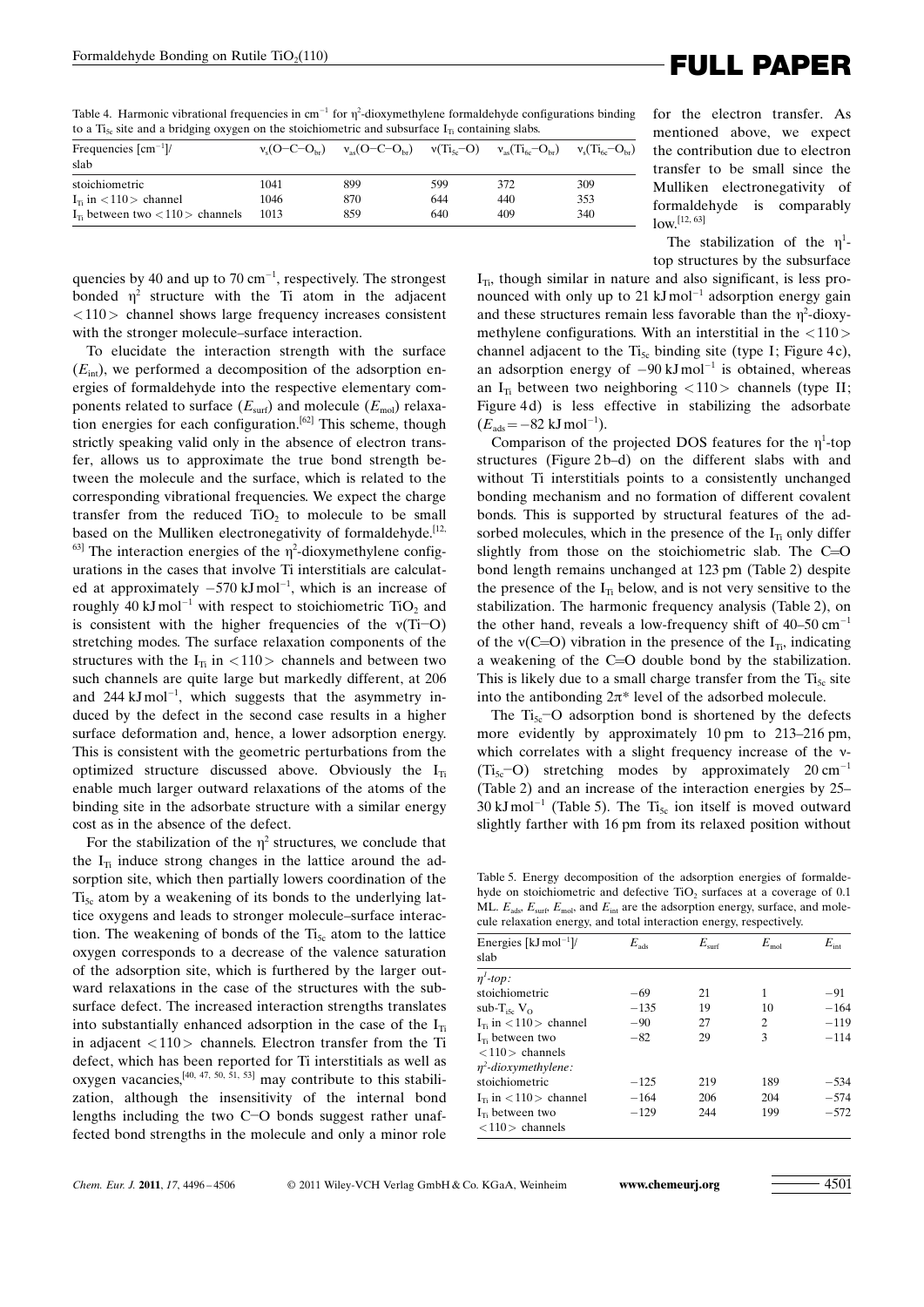## A EUROPEAN JOURNAL

adsorbate, stretching the bond to the lattice oxygen below. This causes slightly increased surface relaxation energies by  $27-29 \text{ kJ} \text{ mol}^{-1}$ .

The stabilization effect of the subsurface interstitials is quite short-ranged and a translation of the  $I<sub>T</sub>$  by a unit cell along the row [001] direction away from formaldehyde recovers the binding energies to within  $5 \text{ kJ} \text{mol}^{-1}$  of the value on the stoichiometric surface. For the  $\eta^1$ -top configurations, displacing the  $I_{Ti}$  to a deeper site between the second and third trilayer likewise reduces the adsorption energies to values close to the reference on the stoichiometric  $TiO<sub>2</sub>$ slab. However, since computational limitations force us to use only a four trilayer slab with the third and fourth layers frozen, the geometry relaxation around the  $I_{T_i}$  is incomplete and, hence, the resulting effect represents a lower bound for the stabilization.

III. Bonding to defective surfaces with oxygen vacancies: Surface and subsurface oxygen vacancies  $({}^{\omega}V_0$ ") lead to comparable stabilization of the formaldehyde bonding, but the resulting adsorption energies remain substantially lower than those obtained in the presence of subsurface interstitials. Before we present the results, we discuss briefly the formation energy of the four types of possible  $V_0$  in the near-surface region: surface bridging and in-plane oxygen vacancies, and subsurface vacancies below five-coordinate Ti sites and below the bridging oxygen row, both of which become equivalent by symmetry in the bulk.

Of the two subsurface oxygen defects, the calculated formation energy of a sub- $Ti<sub>5c</sub>$  vacancy right below the first layer is 520 kJ mol<sup>-1</sup> (using as a reservoir the O atoms in  $O_2$ gas). This value exceeds the experimental bulk vacancy formation energy of 439  $kJ$ mol<sup>-1</sup>,<sup>[64]</sup> whereas the formation of a sub-bridging oxygen row vacancy is energetically less costly  $(323 \text{ kJ} \text{ mol}^{-1})$  and more favorable than that of a surface inplane oxygen vacancy  $(378 \text{ kJ} \text{ mol}^{-1})$ .<sup>[65]</sup> The formation energies of surface-bridging oxygen vacancies are considerably lower, 272 kJ mol<sup>-1</sup> at 0.1 ML coverage, but depend strongly on the concentration and rise to 282 and 331 kJ mol<sup>-1</sup> in  $3 \times$ 2 and  $2 \times 2$  supercells, which correspond to coverages of 0.16 and 0.25 ML, respectively. The formation energies of the subsurface oxygen vacancies show a similar increase to 526 and 345 kJ mol<sup>-1</sup> in a  $3 \times 2$  supercell.

Since GGA functionals are known to overbind  $O<sub>2</sub>$  in the gas phase (ca. 92 kJ mol<sup>-1</sup> for PW91),<sup>[66]</sup> the reported defect formation energies in the literature are usually underestimated unless corrected. A correction of the overbinding would increase the formation energies by a constant value, but not their order, so for the following discussion we only present the uncorrected results. Our estimated vacancy formation energies are generally in line with earlier results, which reported values of  $340 \text{ kJ} \text{mol}^{-1}$  (GGA-PBE functional, 0.25 ML coverage, triplet state),<sup>[19]</sup> 355 kJ mol<sup>-1</sup> (PBE+ U functional, 0.25 ML coverage),<sup>[50]</sup> and 366 kJ mol<sup>-1</sup> (PW91) functional,  $0.25$  ML coverage)<sup>[38]</sup> for bridging oxygen vacancies, and somewhat lower than previous LDA results.[39] Bulk oxygen vacancy formation energies have been reported in the literature with a considerable spread, with values as low as 431 kJ mol<sup>-1</sup> (PW91 functional, 1  $V_0$  per 54 atom supercell)<sup>[10]</sup> to 543 kJ mol<sup>-1</sup> (PBE functional, 1  $V_0$  per 54 atom supercell).<sup>[19]</sup> Interestingly, the authors of the aforementioned study also obtained a value of  $491 \text{ kJ} \text{mol}^{-1}$ (PW1PW functional,  $1 V<sub>o</sub>$  per 54 atom supercell) using a hybrid functional, which suggests the vacancy concentrations implied by the size of the supercell is more important in determining accurate formation energies than the choice of the exchange-correlation functional and may explain the spread of values in the literature.

The adsorption of formaldehyde in a bridging oxygen vacancy (Figure 5a) is enhanced by 17  $kJ$ mol<sup>-1</sup> to a value of  $-86 \text{ kJ} \text{ mol}^{-1}$  (Table 1) as compared to the  $\eta^1$ -top configura-





(c)  $\eta^1$ -top formaldehyde over sub-Ti<sub>se</sub> V<sub>o</sub>

Figure 5. Optimized adsorption geometries of formaldehyde binding in the presence of a surface containing a bridging (a and b) or a subsurface  $V<sub>o</sub>$  defect below a formerly five-coordinate Ti site c). The subsurface  $V<sub>o</sub>$ is below the Ti surface atom that is at a higher position than other Ti atoms and to which the formaldehyde is bonded.

tion on a stoichiometric slab. In the optimized geometry, the molecular plane is oriented parallel to the bridging oxygen rows and the symmetrically identical  $r(\text{Ti}_{6c}-\text{O}_{\text{ald}})$  distances in the former vacancy site are elongated to 230 pm. The calculated aldehydic  $C=O$  bond length is 124 pm, suggesting that the double-bond character is mostly intact and the adsorption perturbs the molecule only weakly. Compared to the  $\eta^2$ -dioxymethylene structure, the Ti–O bond lengths on the bridging oxygen site are elongated and the binding energy is lower by approximately  $40 \text{ kJ} \text{mol}^{-1}$ .

Since this configuration is clearly less stable than the  $\eta^2$ dioxymethylene structure on the stoichiometric surface, bonding in a bridging oxygen vacancy is clearly unfavorable. This is in contrast to experimental studies, which suggest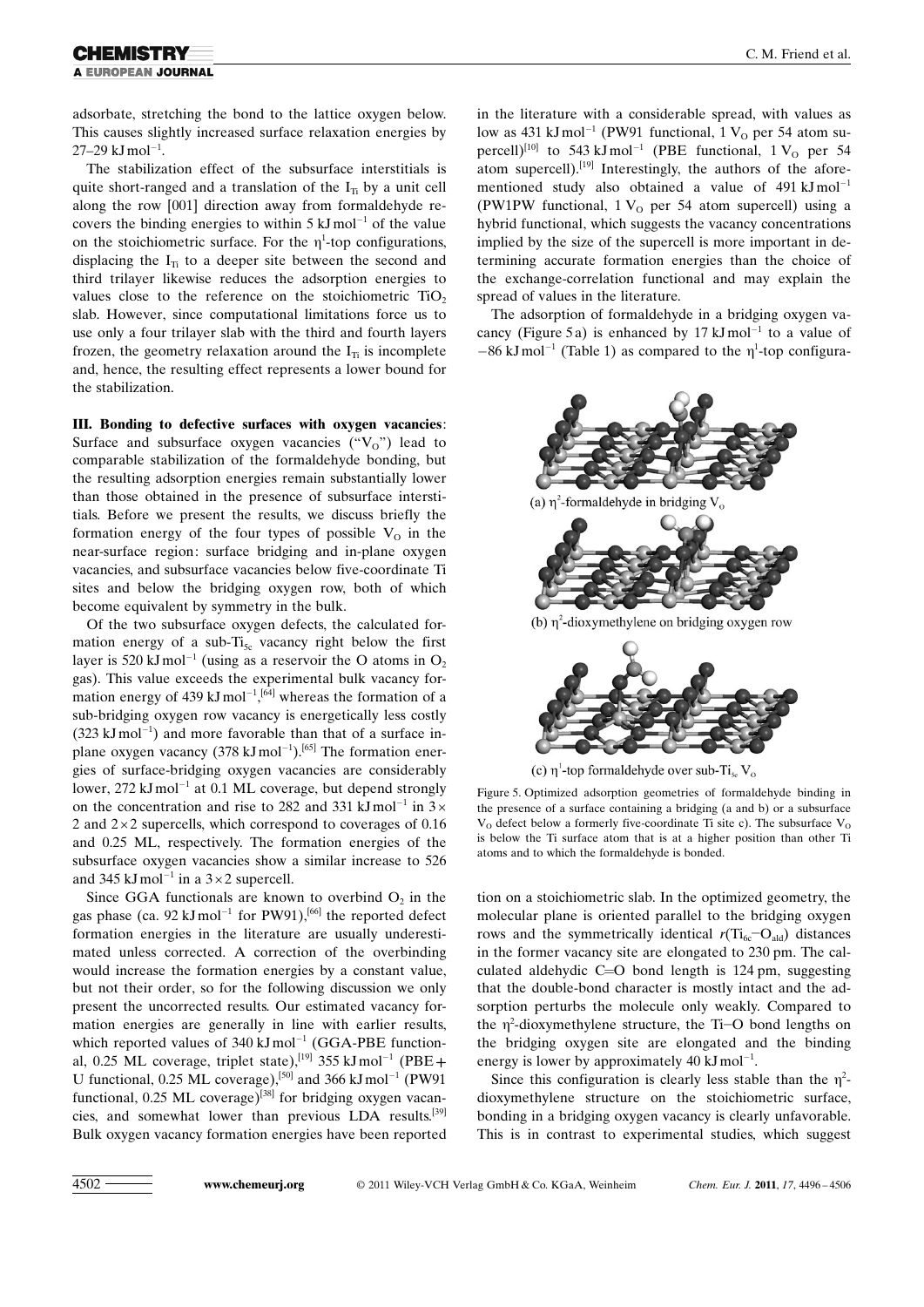# Formaldehyde Bonding on Rutile TiO<sub>2</sub>(110)<br> **FULL PAPER**

that adsorption in bridging oxygen vacancies should be favored and would lead to a coupling pathway to olefins, thus healing the vacancies.<sup>[55]</sup> However, recent experimental results from our own work on acrolein and benzaldehyde are in contrast to those earlier findings and show that the point defects driving the reaction are bulk interstitials.<sup>[57, 60]</sup>

The slight stabilization of the adsorption by the bridging oxygen vacancy is due to the formation of a new, covalently bonded configuration (as evidenced by the distances  $r(\text{Ti}_{6c}$ - $O_{\text{add}}$ ), which is very different from the  $\eta^1$  and  $\eta^2$  structures of the stoichiometric surface. Hence the stabilization is a direct consequence of the changed electronic bonding situation of the new adsorption site, in which the excess electrons from the defect,  $[12, 47, 50]$  which correlate with the loss of coordination of the  $Ti_{6c}$  atoms, participate in the formation of the covalent bonds.

Furthermore, our calculations identified a second stable configuration of formaldehyde on a  $V_0$ , which resembles another  $\eta^2$ -dioxymethylene intermediate (Figure 5b) that occurs during the diffusion process of vacancy-bonded formaldehyde along a bridging oxygen row. This configuration has a binding energy of  $-95 \text{ kJ} \text{mol}^{-1}$  (Table 1), slightly more stable than the simple vacancy adsorption. The methylene group is rotated by 90° with respect to the rows and binds to two bridging oxygen atoms in this structure, but both sides are slightly asymmetric with the  $CH<sub>2</sub>$  unit being closer to one lattice O  $(r(C-D)=140 \text{ pm}, \text{ vs. } 144 \text{ pm}$  to the other bridging oxygen). The asymmetry is reflected in the O-Ti<sub>6c</sub> distances, which on the closer side are elongated to 194 and 214 pm to the outer and central Ti ions, respectively. On the longer side, the bridging oxygen is detached from its outer Ti<sub>6c</sub> neighbor ( $r(O-T_{16c}) = 291$  pm), whereas the distance to the center  $Ti_{6c}$  is 192 pm. Compared to the distance on the clean surface (185 pm), all the  $Ti_{6c}$ -O bonds are significantly stretched and point to a strong covalent bond of the new "bridging oxygen" to the  $CH<sub>2</sub>$  fragment, giving it a dioxymethylene character rather than an isolated "carbene".

The effective range of significant stabilization by a bridging  $V_0$  is very narrow, similar to the case of the Ti interstitials, and indicates that again the lack of valence saturation of the adsorption site (caused here by the loss of bond neighbors) is crucial for the effect: The binding energy in the in  $\eta^1$ -top structure on a five-coordinate Ti ion adjacent to the vacancy is  $-66 \text{ kJ} \text{mol}^{-1}$  and the geometry of this diagonal formaldehyde configuration is essentially unaffected. Although this is different than the adsorption behavior reported for  $O_2$ ,<sup>[12]</sup> it is reasonable since the charge transfer from the defect to molecule is much smaller in the case of formaldehyde as estimated from its electronegativity.<sup>[12, 63]</sup>

Moreover, in-plane oxygen vacancies can be conceived on the  $TiO<sub>2</sub>(110)$  surface and, in some cases, they could stabilize adsorption slightly less than bridging oxygen vacancies. Since to our knowledge such  $V_0$  have not been identified on  $TiO<sub>2</sub>(110)$ , they appear to be unimportant under experimental conditions and will only be discussed briefly. Unlike bridging oxygen vacancies, in-plane oxygen vacancies do not truly stabilize adsorption on adjacent  $Ti<sub>5c</sub>$  ions, but in every tested configuration we find that formaldehyde heals the defect by moving with its oxygen into the  $V<sub>o</sub>$  during the optimization. A set of different structures resulted in which a methylene group was bonded to the new in-plane oxygen, and either an adjacent bridging oxygen  $(E_{ads}$  $-79 \text{ kJ} \text{ mol}^{-1}$ ), or a neighboring Ti<sub>5c</sub> ion ( $E_{ads}$ =  $-33$  kJ mol<sup>-1</sup>). In both cases singlet ground states are obtained and  $O_{ip}$ –C bond lengths of 148 and 144 pm, respectively, implying that the character of the aldehydic bond is reduced to a single bond. The  $O_{\text{br}}$ –C bond length of 139 pm in the first configuration  $(O_{\text{br}}CH_2-O_{\text{ip}})$  also suggests singlebond character. The Ti-C bond of the second configuration is 210 pm, close to distances found for  $Ti<sup>IV</sup>$ –compounds.<sup>[67]</sup>

In contrast, subsurface oxygen vacancies lead to a much more substantial stabilization of the binding than surface  $V_{\alpha}$ . Of the two types of subsurface oxygen vacancies, only vacancies right below the  $Ti<sub>5c</sub>$  ("sub- $Ti<sub>5c</sub>$ ") binding formaldehyde in an  $\eta^1$ -top configuration lead to a significant stabilization of approximately 66 kJ mol<sup>-1</sup>  $(E_{ads} = -135 \text{ kJ} \text{ mol}^{-1}$ for the diagonal  $\eta^1$  orientation; Figure 5c). Geometrically, adsorption above the sub- $Ti<sub>5c</sub>$  oxygen vacancy leads to a large outward relaxation of the five-coordinate Ti ion by 77 pm (Table 2). The strong adsorption correlates with a much larger interaction energy of  $-164 \text{ kJ} \text{mol}^{-1}$  (compared to  $-91 \text{ kJ} \text{ mol}^{-1}$  on stoichiometric TiO<sub>2</sub>) and a shortened bond from the aldehydic oxygen to the  $Ti_{5c} (r(T_{15c}-O))$ 196 pm).

With an adsorption energy of  $-135 \text{ kJ} \text{mol}^{-1}$ , these  $\eta^1$ -top configurations above oxygen vacancies below the  $Ti<sub>5c</sub>$  could compete with the  $\eta^2$ -dioxymethylene configuration on defect free regions of the surface. However, the formation energies of such subsurface  $V_0$  are very high compared to surface bridging oxygen vacancies, and therefore subsurface  $V_0$  defects are quite unfavorable, probably playing only a minor role. EPR studies by Jenkins and Murphy<sup>[30]</sup> as well as molecular dynamics simulations by Jug et al.<sup>[68]</sup> provide evidence against the presence of subsurface (and bulk) oxygen vacancies since their migration to the surface at conditions used typically for cleaning of titania is a rather facile process.<sup>[68]</sup> In fact, the  $\eta^1$  configurations on top of sub-Ti<sub>5c</sub> vacancies are  $207 \text{ kJ} \text{ mol}^{-1}$  higher in total energy than the structure of the  $\eta^2$ -dioxymethylene binding in a surface bridging oxygen vacancy, which reflects the unfavorable formation cost of subsurface  $V_{\Omega}$ .

By analogy to the behavior of surface oxygen vacancies, the effects of subsurface oxygen vacancies decay quickly with the distance form the binding site. A translation of the sub-Ti<sub>5c</sub> oxygen vacancy by one unit cell along the  $[001]$  direction away from the formaldehyde binding site leads to essentially unperturbed adsorption energies  $(-70 \text{ kJ} \text{ mol}^{-1}$  for the diagonal  $\eta^1$ -top configuration). Also, an oxygen vacancy below the bridging oxygen row adjacent to a  $Ti<sub>5c</sub>$  binding site is already too far away, and leads to an adsorption energy of  $-63 \text{ kJ} \text{mol}^{-1}$  for the  $\eta^1$ -top configuration. We performed a limited set of computations on the variation of the stabilization with vertical distance and found that formaldehyde adsorption is little affected by oxygen vacancies below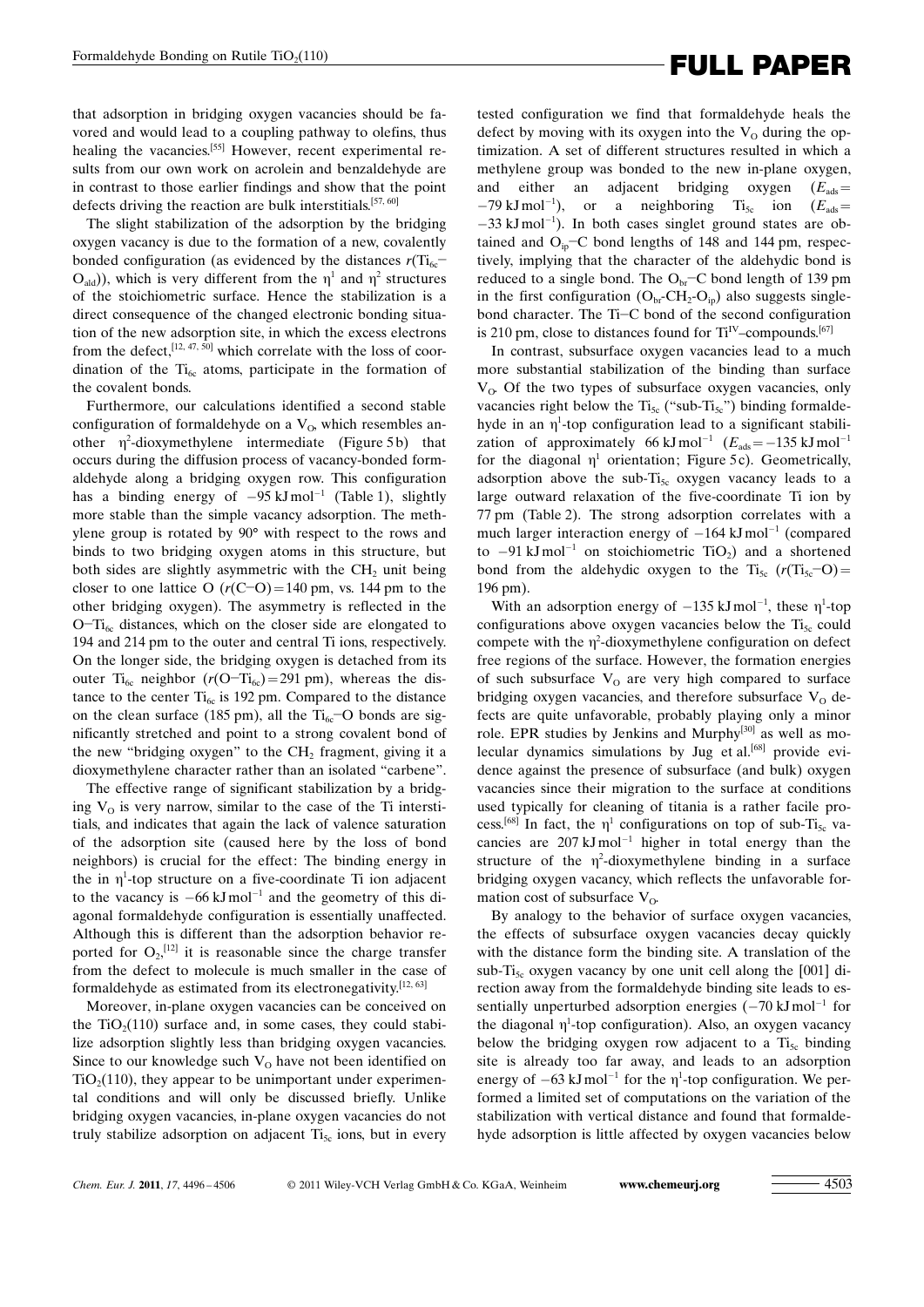the second layer. Using the four-trilayer slab, we removed an oxygen atom in between the second and third trilayers below a T<sub>i<sub>5c</sub> binding site and optimized the adsorption  $\eta^1$ </sub> structure on top, while keeping the bottom layers frozen. In this case the adsorption energy of formaldehyde varied only slightly  $(-71 \text{ kJ} \text{ mol}^{-1})$  from the value obtained for the corresponding diagonal  $\eta^1$ -top configuration on the stoichiometric slab.

In summary, we find that all defects exert significantly different, characteristic stabilization effects on the formaldehyde adsorption depending on the binding structure, and induce it to assume different surface configurations. This, in turn, influences the chemical character of the different surface species. The presence of subsurface interstitials leads to the most favorable adsorption energies, followed by subsurface oxygen vacancies and surface bridging oxygen vacancies. Generally the covalently bonded  $\eta^2$ -dioxymethylenetype structures involving bridging oxygens are significantly more stable than  $\eta^1$ -top configurations in all cases considered. Such structures are likely to dominate the adsorption on oxidized and reduced rutile  $TiO<sub>2</sub>(110)$  surfaces.

### Conclusion

We report the first systematic investigation of the effects of different surface and subsurface point defects on the adsorption of formaldehyde as a probe for carbonyls on rutile  $TiO<sub>2</sub>(110)$  surfaces using first-principles DFT calculations.

The most stable adsorption structure of formaldehyde at low coverages of 0.1 ML is  $\eta^2$ -dioxymethylene with a second C-O bond stretching to a nearby bridging oxygen atom  $(E_{ads} = -125 \text{ kJ} \text{ mol}^{-1})$ . Though still strongly bonded, the  $\eta^1$ top configuration bonding in electrostatic fashion with an oxygen lone pair to a five-coordinate Ti<sup>4+</sup> site is clearly less favorable  $(E_{ads} = -69 \text{ kJ} \text{ mol}^{-1}).$ 

Point defects such as surface bridging oxygen vacancies, titanium interstitials, and subsurface oxygen vacancies stabilize the adsorption significantly. The stabilization is due to a combination of lattice changes due to the presence of the defects, which result in partial loss of coordination of the surface atoms, particularly at the  $Ti<sub>5c</sub>$  sites, and lead to stronger molecule–surface interactions. The  $I_{Ti}$  induce a weakening of the bonds between the  $Ti<sub>5c</sub>$  atoms and the lattice oxygen underneath, while itself creating new bonds with these lattice oxygen. Additionally, the presence of a subsurface defect leads to a substantial increase of the outward relaxation that further enhances the adsorption bonding through a stronger interaction energy.

Subsurface Ti interstitials between the first and second layer exert a strong stabilization on the adsorption. Ti interstitials in  $a < 110$  channel near a five-coordinate Ti site stabilize the  $\eta^2$ -dioxymethylene structures by as much as 95 kJ mol<sup>-1</sup> ( $E_{ads} = -164$  kJ mol<sup>-1</sup>). The adsorption of formaldehyde in a bridging oxygen vacancy leads to an  $\eta^2$ -dioxymethylene  $(E_{ads} = -95 \text{ kJ} \text{ mol}^{-1})$  structure between two bridging oxygens, which is slightly more stable than  $\eta^2$ -form-

aldehyde ( $E_{ads} = -86 \text{ kJ} \text{ mol}^{-1}$ ) in a single vacancy. The largest stabilization is found for a subsurface oxygen vacancy below a five-coordinate Ti site, which favors the  $\eta^1$ -top adsorption of formaldehyde by  $-66 \text{ kJ} \text{mol}^{-1}$   $(E_{ads} =$  $-135 \text{ kJ} \text{mol}^{-1}$ ). However, the  $\eta^2$ -dioxymethylene structures stabilized by interstitials represent the most strongly bonded species.

From these results we conclude that the preferred adsorption structure of formaldehyde on a stoichiometric surface, in the presence of small concentrations of subsurface Ti interstitials or surface oxygen vacancies, is an  $\eta^2$ -dioxymethylene configuration with involvement of a five-coordinate Ti ion. Clearly, for all tested surface defects we find substantial stabilization of the adsorption energies, which indicates that reaction intermediates and activation barriers will be affected strongly by the presence of defects. Thus, even if the point defects remain static and do not participate directly in surface reactions, they may lead to major changes in the surface reactivity. It is, therefore, essential to consider all the types of point defects at realistic concentrations in investigations on  $TiO<sub>2</sub>$  and other reducible oxides to obtain correct adsorption sites, structures, energetic, and chemiphysical properties, and to successfully connect to experiments performed on reduced titania samples, as employed in UHV model studies.

### Computational Details

All calculations in the present study have been carried out using the Vienna Ab-Initio Simulation Package (VASP).[69, 70] The Generalized-Gradient-Approximation functional PW91[71] was employed together with the Projector-Augmented Wavefunction method.<sup>[72]</sup> Despite the fact that GGA functionals underestimate the band-gap by as much as approximately 30% and fail to reproduce the band gap states caused by point defects, $[4, 5, 10, 26, 73, 74]$  we have chosen this functional since it has been shown to give very reliable energetics and structures on titania. The theoretical results, for instance, for oxygen vacancy formation[4, 10, 19, 26, 73, 74] or dissociative  $H_2O$  adsorption<sup>[18, 25, 74]</sup> match experimental data well. The unoccupied states of a band gap are excited states and, thus, require the use of time-dependent DFT or other excited-state methods such as complete active space or configuration interaction theories for a physically correct treatment. Although time-independent DFT employing hybrid exchange-correlation functionals such as B3LYP,[75] PW1PW[76] or PBE0,[77] is often used to reproduce the gap states and spin-polarized ground states of oxygen vacancies and interstitials, these functionals lead to an asymmetry in the lattice relaxation caused by oxygen vacancies.[78] However, no significant asymmetry around bridging oxygen vacancies has been observed in STM thus far.<sup>[11, 15, 26, 40, 43, 44, 79, 80]</sup> Accordingly, we have restricted our studies to calculations using a GGA functional since we are primarily interested in energetic and geometric details of the adsorption of a probe molecule on the defective  $TiO<sub>2</sub>(110)$  surfaces.

We use a plane-wave basis set with a kinetic cut-off energy of 400 eV and Gaussian smearing  $(\sigma=0.2 \text{ eV})$  to determine electronic occupancies. The structural model that represents the surface consists of a four trilayer slab of  $TiO<sub>2</sub>(110)$  terminated on both sides by bridging oxygen rows, separated by vacuum (ca. 15 Å) from its periodic images, using interatomic distances from the optimized bulk rutile unit cell. We considered several different supercell sizes including  $2 \times 2$ ,  $3 \times 2$ , and  $5 \times 2$  supercells of the ideal surface cell to estimate the magnitude of lateral interactions. Corresponding  $\Gamma$ -centered  $3 \times 3 \times 1$ ,  $2 \times 3 \times 1$ , and  $1 \times 3 \times 1$  Monkhorst-Pack kpoint meshes[81] were used for integrations in reciprocal space. For the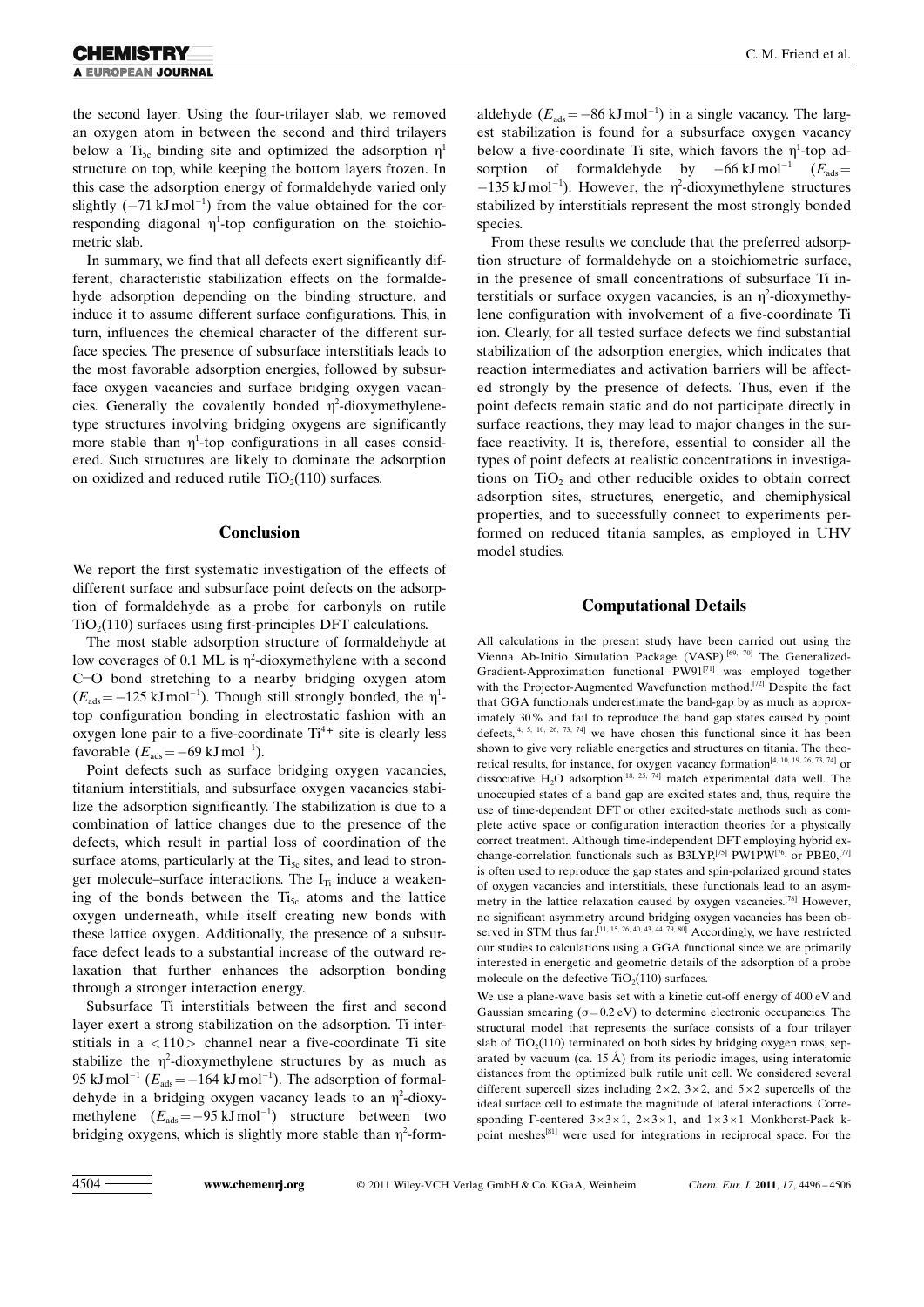sake of simplicity, we will focus in this article on the low coverage represented by the  $5 \times 2$  supercell with one adsorbed formaldehyde molecule, corresponding to a theoretical coverage of 0.1 monolayer.

Formaldehyde was placed in initial structures on one side of the slab and optimizations were carried out relaxing all degrees of freedom of the molecule, and the two uppermost trilayers. Thresholds of  $10^{-5}$  eV were used for electronic, and  $0.01 \text{ eV} \text{Å}^{-1}$  for force convergence. Dipole corrections were employed along the vacuum direction of the supercell.<sup>[82]</sup> Oxygen vacancies were modeled by removing atoms from the slab, and interstitials by placing Ti atoms at appropriate sites. The dependence of the energies on the lateral distance between defects and the molecules was tested in all cases, and a rough estimate for the effect of vertical separation was obtained by placing vacancies or interstitials in between the second and third layers below the surface.

Adsorption energies are calculated as the relative energy difference between an optimized molecule–surface complex and the respective relaxed clean surface and gas-phase molecule. The convergence of the adsorption energies reported here has been carefully tested by increasing the planewave cutoff (up to  $600 \text{ eV}$ ), the k-points meshes (up to  $3 \times 5 \times 1$ ), the smearing parameter (0.15 to 0.3 eV) and the slab thickness (5 trilayers). Our relative energies and structures are well-converged to within 5 kJ mol<sup>-1</sup>. All obtained local minima were characterized by a harmonic vibrational analysis at the  $\Gamma$  point, by calculating the frequencies of the adsorbate vibrations (including the atoms of the first  $TiO<sub>2</sub>$  trilayer) from diagonalization of the Hessian matrices. The Hessians have been computed by numerical second derivation of the total energy with respect to the Cartesian coordinates (displacements of  $\pm 0.025$  Å were found to give converged frequencies). Since the mass of Ti is only about three times heavier than O, strong coupling between energetically close molecular modes and phonons spreads the molecule surface vibrations out into various normal modes at close frequencies. For the sake of simplicity, we only report the frequencies that correspond to linear combinations of atomic motion which have dominant contributions of the vibrations of interest.

Spin-polarization was tested in all cases, but we will only report spin-polarization for the few cases in which a non-singlet ground state was found. We caution the reader that GGA functionals generally find the singlet states at similar or slightly lower total energies as the triplet states, thus usually not correctly reproducing the spin-polarized character of point defects.<sup>[4, 5, 10, 38, 50]</sup> The error induced by this shortcoming, for instance, in the oxygen vacancy formation energy, is much smaller than the change in energy due to higher coverages/densities compared to typical vacancy concentrations (smaller supercells)<sup>[18, 38, 39]</sup> or the well-known overbinding of  $O_2$  by GGA functionals.<sup>[66]</sup>

#### Acknowledgements

The authors gratefully acknowledge support of this work by the Harvard NSEC supported by the National Science Foundation under award, NSF/ PHY 06-46094. J.H. acknowledges support through a Feodor-Lynen fellowship of the A. v. Humboldt foundation.

- [1] U. Diebold, [Surf. Sci. Rep.](http://dx.doi.org/10.1016/S0167-5729(02)00100-0) 2003, 48, 53.
- [2] C. Lun Pang, R. Lindsay, G. Thornton, [Chem. Soc. Rev.](http://dx.doi.org/10.1039/b719085a) 2008, 37,  $2328$
- [3] T. L. Thompson, J. T. Yates, *[Chem. Rev.](http://dx.doi.org/10.1021/cr050172k)* **2006**, 106, 4428.
- [4] M. V. Ganduglia-Pirovano, A. Hofmann, J. Sauer, Surf. Sci. Rep. 2007, 62, 219.
- [5] G. Pacchioni, [J. Chem. Phys.](http://dx.doi.org/10.1063/1.2819245) 2008, 128, 182505.
- [6] A. Linsebigler, G. Q. Lu, J. T. Yates, [J. Chem. Phys.](http://dx.doi.org/10.1063/1.470005) 1995, 103, 9438.
- [7] J. Nowotny, T. Bak, M. K. Nowotny, L. R. Sheppard, [Int. J. Hydro](http://dx.doi.org/10.1016/j.ijhydene.2006.09.004)[gen Energy](http://dx.doi.org/10.1016/j.ijhydene.2006.09.004) 2007, 32, 2609.
- [8] T. Bak, J. Nowotny, M. K. Nowotny, [J. Phys. Chem. B](http://dx.doi.org/10.1021/jp063700k) 2006, 110, [21560.](http://dx.doi.org/10.1021/jp063700k)
- [9] M. Li, W. Hebenstreit, U. Diebold, A. M. Tyryshkin, M. K. Bowman, G. G. Dunham, M. A. Henderson, [J. Phys. Chem. B](http://dx.doi.org/10.1021/jp9943272) 2000, 104[, 4944](http://dx.doi.org/10.1021/jp9943272).
- [10] M. M. Islam, T. Bredow, A. Gerson, *Phys. Rev. B* 2007, 76, 045217.
- [11] S. Wendt, P. T. Sprunger, E. Lira, G. K. H. Madsen, Z. S. Li, J. O. Hansen, J. Matthiesen, A. Blekinge-Rasmussen, E. Laegsgaard, B. Hammer, F. Besenbacher, [Science](http://dx.doi.org/10.1126/science.1159846) 2008, 320, 1755.
- [12] N. A. Deskins, R. Rousseau, M. Dupuis, [J. Phys. Chem. C](http://dx.doi.org/10.1021/jp101155t) 2010, 114, [5891.](http://dx.doi.org/10.1021/jp101155t)
- [13] P. Stone, R. A. Bennett, M. Bowker, [New J. Phys.](http://dx.doi.org/10.1088/1367-2630/1/1/008) 1999, 1, 8.
- [14] M. A. Henderson, W. S. Epling, C. L. Perkins, C. H. F. Peden, U. Diebold, [J. Phys. Chem. B](http://dx.doi.org/10.1021/jp990655q) 1999, 103, 5328.
- [15] U. Diebold, J. Lehman, T. Mahmoud, M. Kuhn, G. Leonardelli, W. Hebenstreit, M. Schmid, P. Varga, [Surf. Sci.](http://dx.doi.org/10.1016/S0039-6028(98)00356-2) 1998, 411, 137.
- [16] W. S. Epling, C. H. F. Peden, M. A. Henderson, U. Diebold, [Surf.](http://dx.doi.org/10.1016/S0039-6028(98)00446-4) Sci. 1998, [412–413](http://dx.doi.org/10.1016/S0039-6028(98)00446-4), 333.
- [17] L. Q. Wang, D. R. Baer, M. H. Engelhard, [Surf. Sci.](http://dx.doi.org/10.1016/0039-6028(94)90317-4) 1994, 320, 295.
- [18] M. D. Rasmussen, L. M. Molina, B. Hammer, [J. Chem. Phys.](http://dx.doi.org/10.1063/1.1631922) 2004, 120[, 988](http://dx.doi.org/10.1063/1.1631922).
- [19] X. Y. Wu, A. Selloni, M. Lazzeri, S. K. Nayak, Phys. Rev. B 2003, 68, 241 402.
- [20] E. Farfan-Arribas, R. J. Madix, [Surf. Sci.](http://dx.doi.org/10.1016/j.susc.2003.08.025) 2003, 544, 241.
- [21] J. Oviedo, R. Sanchez-De-Armas, M. A. S. Miguel, J. F. Sanz, [J.](http://dx.doi.org/10.1021/jp805759y) [Phys. Chem. C](http://dx.doi.org/10.1021/jp805759y) 2008, 112, 17737.
- [22] Z. R. Zhang, O. Bondarchuk, J. M. White, B. D. Kay, Z. Dohnalek, [J. Am. Chem. Soc.](http://dx.doi.org/10.1021/ja058466a) 2006, 128, 4198.
- [23] M. A. Henderson, [Surf. Sci.](http://dx.doi.org/10.1016/0039-6028(95)01357-1) 1996, 355, 151.
- [24] G. Lu, A. Linsebigler, J. T. Yates, [J. Phys. Chem.](http://dx.doi.org/10.1021/j100096a017) 1994, 98, 11733.
- [25] H. Perron, J. Vandenborre, C. Domain, R. Drot, J. Roques, E. Simoni, J. J. Ehrhardt, H. Catalette, [Surf. Sci.](http://dx.doi.org/10.1016/j.susc.2006.10.015) 2007, 601, 518.
- [26] T. Minato, Y. Sainoo, Y. Kim, H. S. Kato, K. Aika, M. Kawai, J. Zhao, H. Petek, T. Huang, W. He, B. Wang, Z. Wang, Y. Zhao, J. L. Yang, J. G. Hou, [J. Chem. Phys.](http://dx.doi.org/10.1063/1.3082408) 2009, 130, 124502.
- [27] T. J. Gray, C. C. McCain, N. G. Masse, [J. Phys. Chem.](http://dx.doi.org/10.1021/j150574a006) 1959, 63, 472.
- [28] V. E. Henrich, R. L. Kurtz, [Phys. Rev. B](http://dx.doi.org/10.1103/PhysRevB.23.6280) 1981, 23, 6280.
- [29] M. A. Henderson, [Surf. Sci.](http://dx.doi.org/10.1016/S0039-6028(98)00778-X) 1999, 419, 174.
- [30] C. A. Jenkins, D. M. Murphy, [J. Phys. Chem. B](http://dx.doi.org/10.1021/jp982690n) 1999, 103, 1019.
- [31] M. Aono, R. R. Hasiguti, [Phys. Rev. B](http://dx.doi.org/10.1103/PhysRevB.48.12406) 1993, 48, 12406.
- [32] G. Mattioli, F. Filippone, P. Alippi, A. A. Bonapasta, Phys. Rev. B 2008, 78, 241 201.
- [33] A. K. Ghosh, F. G. Wakim, R. R. Addiss, [Phys. Rev.](http://dx.doi.org/10.1103/PhysRev.184.979) 1969, 184, 979.
- [34] F. Millot, M. G. Blanchin, R. Tetot, J. F. Marucco, B. Poumellec, C. Picard, B. Touzelin, [Prog. Solid State Chem.](http://dx.doi.org/10.1016/0079-6786(87)90004-5) 1987, 17, 263.
- [35] D. C. Cronemeyer, *[Phys. Rev.](http://dx.doi.org/10.1103/PhysRev.113.1222)* **1959**, 113, 1222.
- 
- [36] P. J. D. Lindan, N. M. Harrison, M. J. Gillan, J. A. White, [Phys. Rev.](http://dx.doi.org/10.1103/PhysRevB.55.15919) B 1997, 55[, 15919.](http://dx.doi.org/10.1103/PhysRevB.55.15919)
- [37] A. Bouzoubaa, A. Markovits, M. Calatayud, C. Minot, [Surf. Sci.](http://dx.doi.org/10.1016/j.susc.2005.03.029) 2005, 583[, 107](http://dx.doi.org/10.1016/j.susc.2005.03.029).
- [38] J. Oviedo, M. A. San Miguel, J. F. Sanz, [J. Chem. Phys.](http://dx.doi.org/10.1063/1.1796253) 2004, 121, [7427.](http://dx.doi.org/10.1063/1.1796253)
- [39] K. Hameeuw, G. Cantele, D. Ninno, F. Trani, G. Iadonisi, Phys. Status Solidi A 2006, 203, 2219.
- [40] Y. Sakai, S. Ehara, [Jpn. J. Appl. Phys.](http://dx.doi.org/10.1143/JJAP.40.L773) 2001, 40, L773.
- [41] W. Göpel, J. A. Anderson, D. Frankel, M. Jaehnig, K. Phillips, J. A. Schafer, G. Rocker, Surf. Sci. 1984, 139, 333.
- [42] M. A. Henderson, [Surf. Sci.](http://dx.doi.org/10.1016/0039-6028(95)00849-7) 1995, 343, L1156.
- [43] Z. Zhang, Y. Du, N. G. Petrik, G. A. Kimmel, I. Lyubinetsky, Z. Dohnalek, [J. Phys. Chem. C](http://dx.doi.org/10.1021/jp809001x) 2009, 113, 1908.
- [44] X. F. Cui, B. Wang, Z. Wang, T. Huang, Y. Zhao, J. L. Yang, J. G. Hou, [J. Chem. Phys.](http://dx.doi.org/10.1063/1.2955448) 2008, 129, 044703.
- [45] C. L. Perkins, M. A. Henderson, [J. Phys. Chem. B](http://dx.doi.org/10.1021/jp0031799) 2001, 105, 3856.
- [46] G. Rocker, J. A. Schaefer, W. Gopel, *[Phys. Rev. B](http://dx.doi.org/10.1103/PhysRevB.30.3704)* 1984, 30, 3704.
- [47] T. Bredow, G. Pacchioni, [Chem. Phys. Lett.](http://dx.doi.org/10.1016/S0009-2614(02)00259-2) 2002, 355, 417.
- [48] C. Di Valentin, *[J. Chem. Phys.](http://dx.doi.org/10.1063/1.2790430)* **2007**, 127, 154705.
- [49] N. A. Deskins, Chem. Phys. Lett. 2009, 471, 75.
- [50] B. J. Morgan, G. W. Watson, [J. Phys. Chem. C](http://dx.doi.org/10.1021/jp811288n) 2009, 113, 7322.
- [51] P. Krüger, S. Bourgeois, B. Domenichini, H. Magnan, D. Chandesris, P. Le Fevre, A. M. Flank, J. Jupille, L. Floreano, A. Cossaro, A. Verdini, A. Morgante, Phys. Rev. Lett. 2008, 100, 055 501.

## Formaldehyde Bonding on Rutile TiO<sub>2</sub>(110)<br> **FULL PAPER**